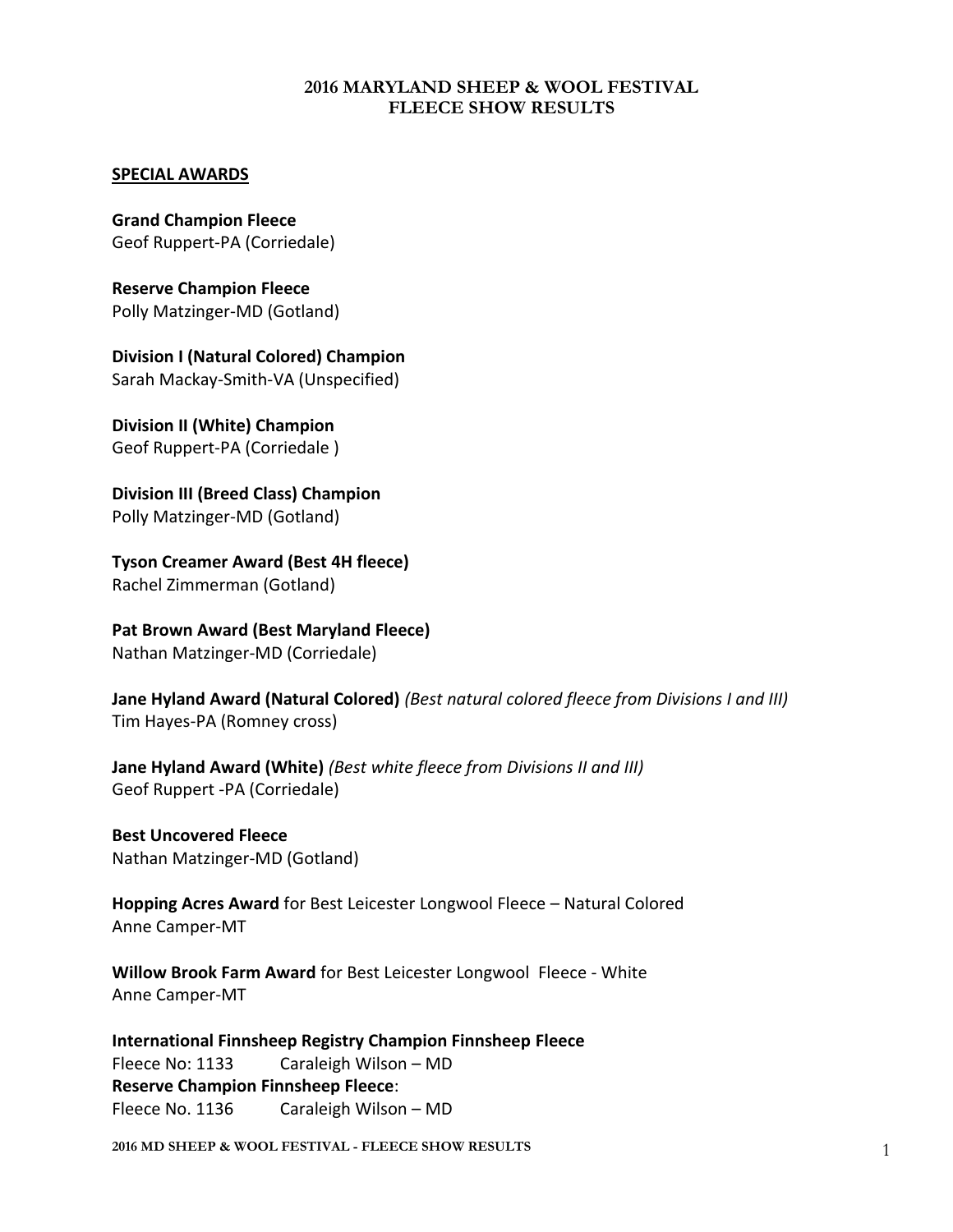### **I-A NATURAL COLORED FINE WOOL**

- Kate Bostek -PA (Merino cross)
- Peggy Howell MD (Cormo cross)
- Iris Eppley OH (Rambouillet cross)
- Leanne Reuter MD (Merino cross)
- Hon Mention: Terry Mendenhall CA (Merino)

### **I-B NATURAL COLORED MEDIUM WOOL**

- Sarah Mackay-Smith VA (Unspecified)
- Tracy Sands PA (Merino cross)
- Tim Hayes PA (Romeldale X)
- Ken Wolf NY (Corriedale)
- Hon Mention: Andrew Lanning OH (Corriedale)

#### **I-C NATURAL COLORED LONG WOOL**

- Donna Larson VA (Leicester Longwool)
- Nathan Matzinger MD (Gotland cross)
- Nancy Wild MI (Wensleydale cross)
- Jennifer Smith MD (Border Leicester cross)
- Hon Mention: Robin Nistock NY (Cotswold)

#### **I-D NATURAL COLORED DOUBLE COATED**

- Janet Ottenwaelder MD (Shetland)
- Catlin Cahill CA (Karakul)
- Laura Johnstone Wilson MD (Shetland)
- Laura Johnstone Wilson MD (Shetland)
- Hon Mention: Kenny Grimes OH (Shetland)

#### **DIVSION – II A - WHITE FINE WOOL**

- Geoff Ruppert PA (Cormo X)
- Terry Mendenhall CA (Merino)
- Nancy Taylor-Peters MD (Romeldale)
- Teresa Terry CA (Merino)

#### **DIVISION II-B WHITE MEDIUM WOOL**

- Geoff Ruppert PA (Corriedale)
- Claire Wolf NY (Corriedale)
- Claire Wolf NY (Corriedale)
- Claire Wolf NY (Corriedale)

#### Hon - Mention: Schuyler Beeman - MD (Romney cross)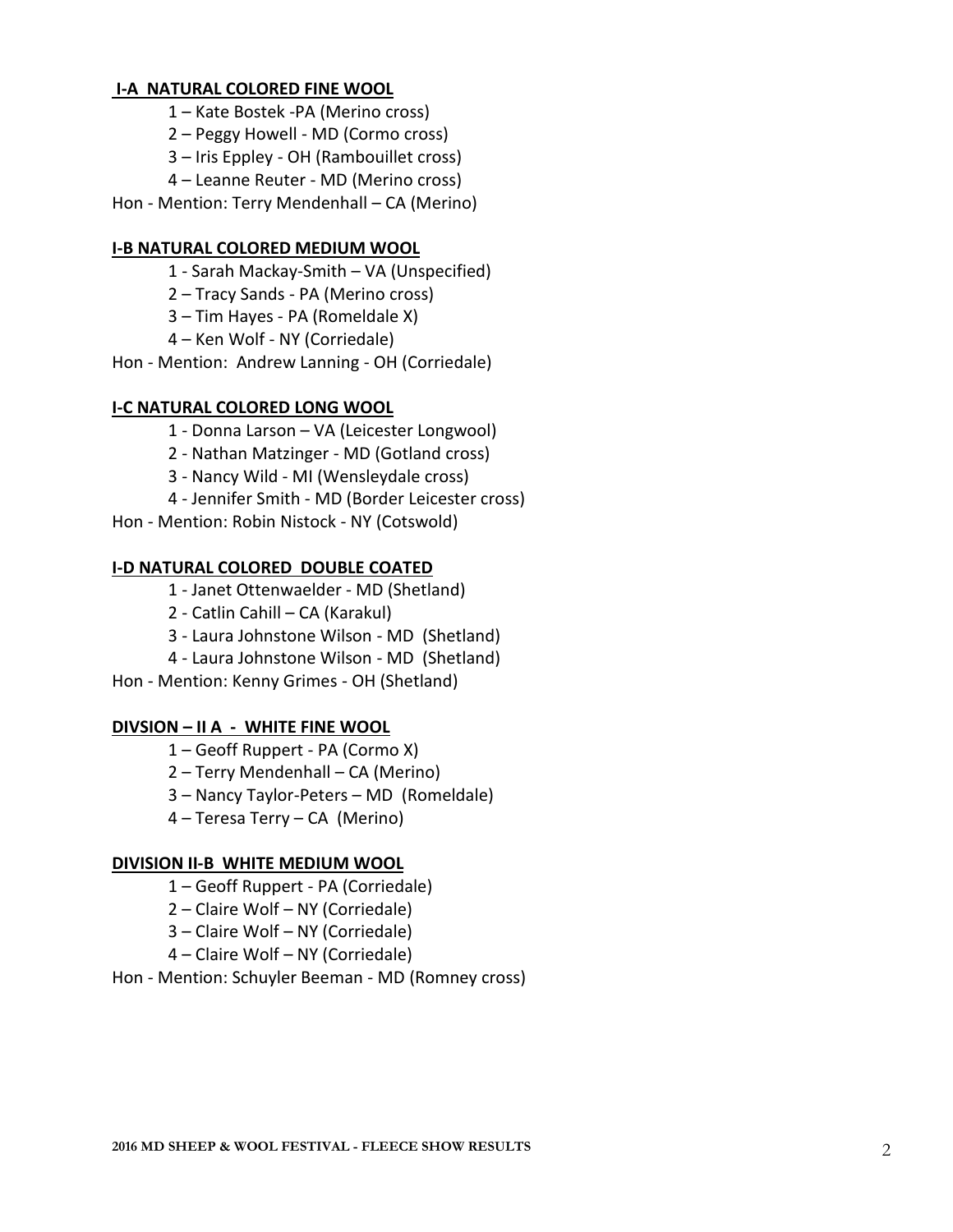#### **DIVISION II-C WHITE LONG WOOL**

- Sondra Simmons PA (Coopworth)
- Sarah Burbage MD (Border Leicester cross)
- Chris Posbergh NJ (Romney)
- Anne & Richard Markham MD (Blue Faced Leicester cross)

Hon - Mention: Elissa Henderson - PA (Romney cross)

### **DIVISION II-D WHITE DOUBLE COATED**

- Catlin Cahill CA (Karakul)
- Robyn Cragle PA (Icelandic cross)
- Robyn Cragle PA (Icelandic cross)

### **DIVISION III -BREED CLASSES**

#### **Blue-Faced Leicester**

- Margie Smith-PA
- 2 Margie Smith –PA

## **Border Leicester**

- Greg Deakin OH
- Greg Deakin OH

#### **Coopworth**

- Sarah Mackay- Smith –VA
- Rick Bontz-MD

#### **Cormo**

- John Bostek-PA
- John Bostek-PA

## **Corriedale**

- Geof Rupport PA
- Richard Peterman-PA

#### **Cotswold**

- Sandra Yecker PA
- Robin Nistock NY

## **Finnsheep**

- Caraleigh Wilson MD
- Caraleigh Wilson MD

## **Gotland**

- Polly Matzinger MD
- Polly Matzinger MD

#### **Jacob**

- Brian & Amber Ellis MD
- Jo Ann Laughlin-NJ

#### **Karakul**

- Letty Klein MI
- Letty Klein MI
- **Leicester Longwool** 
	- Richard Larson VA